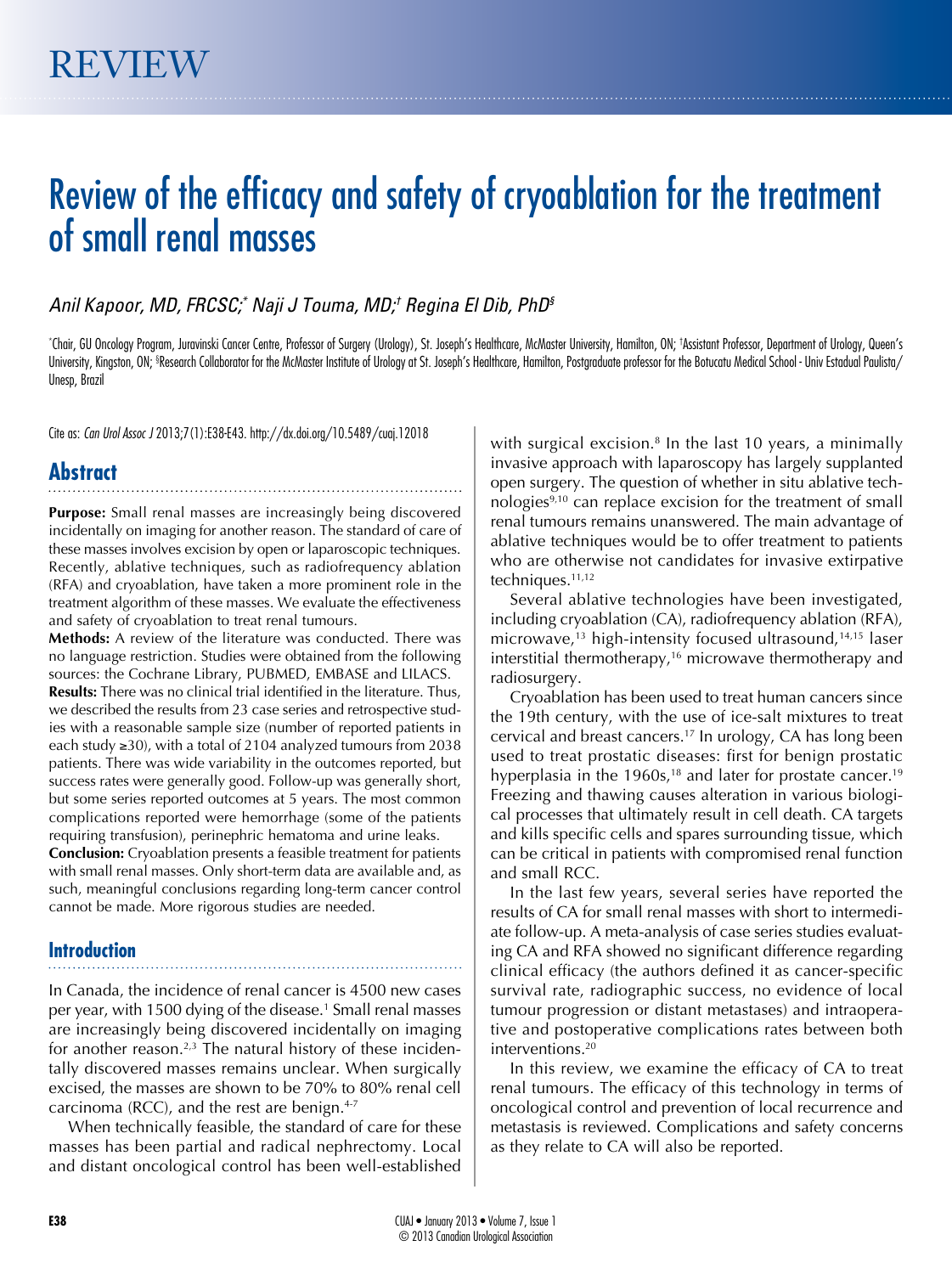# **Methods**

There was no language restriction. Trials were obtained from the following sources: Cochrane Central Register of Controlled Trials (Central, The Cochrane Library, issue 1, 2011), US National Library of Medicine (PUBMED; 1966- 2011), Excerpta Medica database (EMBASE; 1980-2011), Literatura Latino-Americana e do Caribe em Ciências da Saúde (LILACS; 1982-2011) and the Current Controlled Trials to identify all studies regarding cryoablation in RCC.

The databases were searched using a comprehensive search strategy for kidney cancers and cryoablation, along with MeSH and text words, including an exhaustive list of synonyms (Table 1). The search strategy was adapted for each database to achieve more sensitivity. The bibliographic references in relevant review articles were also examined for eligible trials. The search was performed up to January 2011. In total, 696 titles were identified from the electronic databases. After screening by title and then abstract by two reviewers, full paper copies for 64 studies that were potentially eligible for inclusion in the review were obtained. The remaining 632 were off-topic, animal research, narrative reviews or in vitro studies. No randomized trials were identified, and therefore, the results from case series and retrospective studies with a reasonable sample size (number of reported patients in each study ≥30) were included in this review.

The following clinical outcome measurements were examined: cancer-specific survival, radiographic success, tumour recurrence, local tumour progression or distant metastases, need for repeat ablation, complications, adverse events and renal function.

# **Results**

Table 2 summarizes the characteristics of published studies on CA. Most patients undergoing CA had T1a disease with a mean tumour size ranging from 1.8 to 4.2 cm. The laparoscopic approach was the most commonly used approach, although the percutaneous and open approaches were also employed. The maximum mean and median follow-up reported was 45.7 months and 36 months, respectively.

Table 3 shows the clinical outcomes and complications reported in the examined CA studies. Cancer-specific survival, recurrence tumour rates and radiographic or technical success were the most commonly used outcomes to evaluate oncological control. Lack of contrast enhancement, decrease in tumour size, or lack of growth on serial imaging were considered signs of complete and successful ablation. The maximal and minimal percentage of cancer-specific survival reported was 100% and 84.3% in a follow-up of 11.4 months (median) and 64 months (mean), respectively. The most commonly reported complications were: hemor-

### Table 1. Summary of the bibliographic search strategies for type of clinical situation and intervention of interest.

(Kidney Neoplasm) OR (Renal Neoplasms) OR (Renal Neoplasm) OR (Kidney Neoplasms) OR (Cancer of Kidney) OR (Kidney Cancers) OR (Renal Cancer) OR (Renal Cancers) OR (Cancer of the Kidney) OR (Kidney Cancer) OR (Kidney Cancers) OR (Renal masses) OR (Renal cell carcinoma)) AND (Cryosurgeries OR Cryosurgery OR Cryoablation OR Cryoablations OR Cryotherapy)

rhage (some of the patients requiring transfusion), perinephric hematoma and urinary leak. Nonetheless, the procedures seem to be well-tolerated.

# **Discussion**

The principle of tissue freezing with CA involves the Joule Thomson phenomenon, whereby rapid cooling results from the rapid phase change of a highly compressed liquid expanding through a restricted orifice to a gaseous state. The mechanism of cellular injury by CA is a result of direct and indirect physiological processes. When the extracellular fluid freezes, there is an increase in osmotic pressure in the extracellular compartment. The resulting fluid shift causes cellular dehydration, accumulation of toxins within the cells, change in pH and denaturation of proteins. The disruption of the cellular membrane leads to crystallization of the intracellular fluid. In addition, endothelial damage leads to ischemia, thrombosis and coagulative necrosis, synergizing cell death.<sup>21,22</sup>

Imaging with computed tomography (CT) scans or magnetic resonance imaging (MRI) is the typical follow-up for cryoablated tumours, although a specific follow-up protocol has not been widely accepted. Tumour size may increase in early follow-up due to peri-tumour hemorrhage, and the difficulty in determining tumour margin from surrounding fibrosis and stranding.23-25 However, any enhancement on CT scan (>10 HU) or a progressive increase in tumour size is a sign of inadequate ablation. On MRI, 61% of adequately treated tumours are isointense to renal parenchyma on T1-weighted images, and 95% are either isointense or hypointense on T2 weighted images.<sup>26</sup> It remains unclear if radiological follow-up either by CT scan or MRI constitutes an adequate surrogate for local cancer control. Preoperative biopsies of these renal masses were uncommon in most series, even less so postoperative biopsies. One exception was the series by Gill and colleagues; the authors routinely performed biopsies at 6 months post-CA. In this series, 2 out of 56 tumours proved to be positive at 6 months post-CA, for a rate of  $3.6\%$ <sup>27</sup> In a prostate cancer model, where CA has been more extensively studied, positive biopsies post-CA have been found in up to 23.1% of patients in a postradiotherapy CA model.<sup>28</sup> While it may be stipulated that the prostate cancer model is not necessarily an apt comparison given the multi-focal nature of prostate cancer versus a solid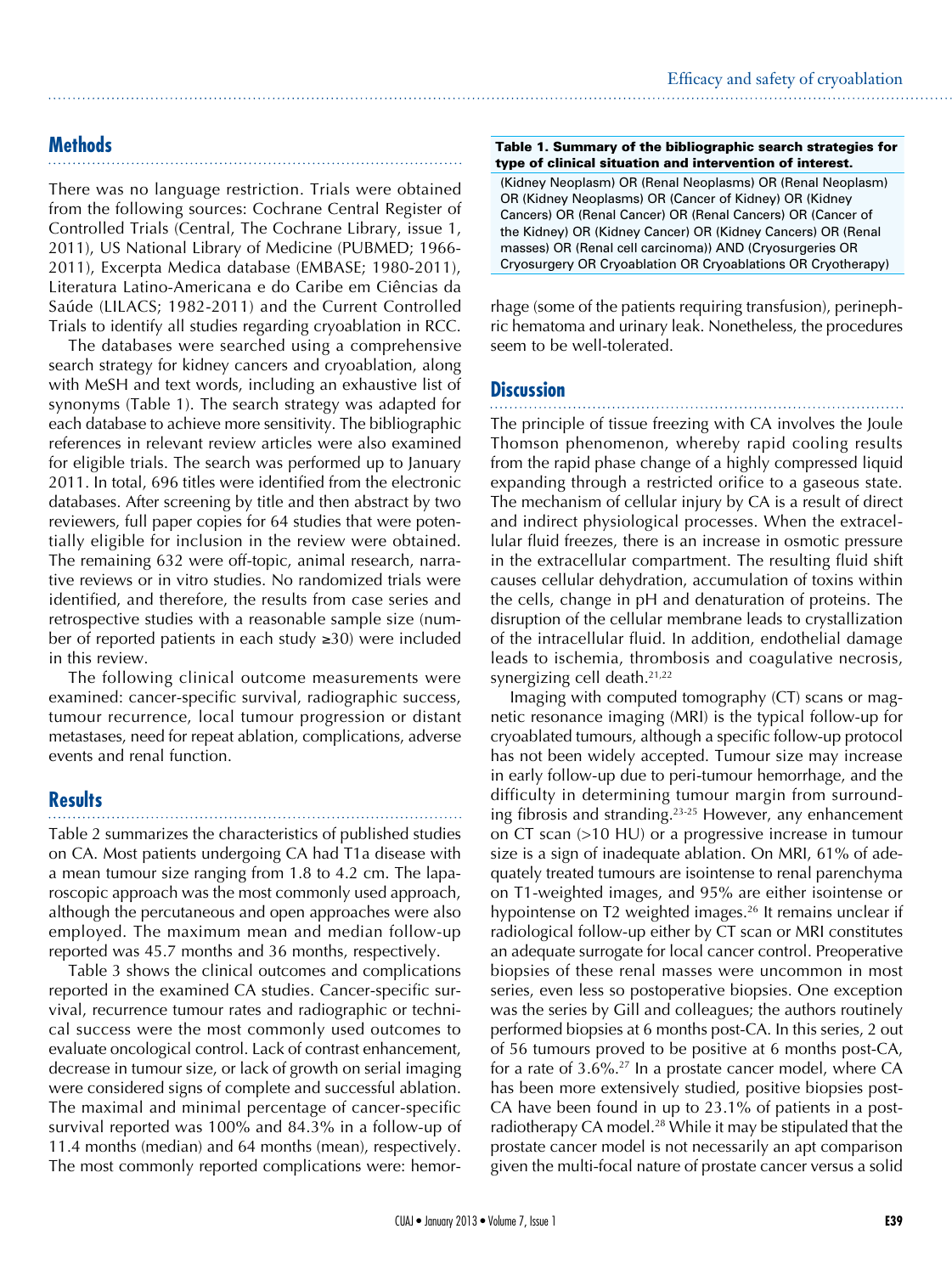| Table 2. Case series and retrospective studies on cryoablation for renal tumours |                              |                                                     |                                     |                               |                                                                      |                              |                                                                                |                                                        |                                                               |
|----------------------------------------------------------------------------------|------------------------------|-----------------------------------------------------|-------------------------------------|-------------------------------|----------------------------------------------------------------------|------------------------------|--------------------------------------------------------------------------------|--------------------------------------------------------|---------------------------------------------------------------|
| <b>Study</b>                                                                     | Design of<br>study           | <b>Comparative Patients Tumours</b><br>intervention | (n)                                 | (n)                           | Mean tumour<br>size or range<br>on preoperative<br>(c <sub>m</sub> ) |                              | Tumour type<br><b>Exophytic</b><br>Parenchymal,<br>central, mixed or<br>others | Laparoscopic or<br><b>Percutaneous</b><br>Cryoablation | Follow-up<br>(months)                                         |
| Atwell<br>200833                                                                 | Retrospective                | N/A                                                 | 110                                 | 115                           | 3.3                                                                  | 56                           | 59                                                                             | Percutaneous                                           | 13.3 <sup>b</sup>                                             |
| Finley<br>200834                                                                 | Retrospective                | N/A                                                 | 37                                  | 43                            | 2.9                                                                  | 6                            | 36                                                                             | Percutaneous<br>and laparoscopic                       | 12.8 <sup>b</sup>                                             |
| Georgiades<br>200835                                                             | Case series                  | N/A                                                 | 46                                  | 40                            | $3.0^\circ$                                                          | <b>NR</b>                    |                                                                                | Percutaneous                                           | $28^{\circ}$                                                  |
| Hinshaw<br>200836                                                                | Retrospective                | N/A                                                 | 90                                  | 90                            | Perc. 2.1<br>Lap. 2.5                                                | <b>NR</b>                    |                                                                                | Percutaneous<br>and laparoscopic                       | Perc. 14.5 <sup>b</sup><br>Lap. $16.5b$                       |
| Lehman<br>200837                                                                 | Retrospective                | N/A                                                 | 44                                  | 51                            | Group 1 <sup>d</sup> 1.8<br>Group $2d$ 4.0                           | 32                           | 19                                                                             | Laparoscopic                                           | Group 1:<br>9.0 <sup>b</sup><br>Group 2:<br>11.0 <sup>b</sup> |
| Nguyen<br>200838                                                                 | Retrospective<br>comparative | <b>RFA</b>                                          | <b>CA 14</b><br><b>RFA 22</b>       | <b>CA 25</b><br><b>RFA 38</b> | CA 3.0<br><b>RFA 2.8</b>                                             | <b>NR</b>                    |                                                                                | Laparoscopic<br>and open                               | <b>NR</b>                                                     |
| Weight<br>200839                                                                 | Retrospective<br>comparative | <b>RFA</b>                                          | CA 176<br><b>RFA 88</b>             | CA 192<br><b>RFA 109</b>      | CA 2.4<br><b>RFA 2.5</b>                                             | <b>NR CA 30</b><br>NR RFA 42 |                                                                                | Laparoscopic                                           | 6                                                             |
| Atwell<br>2007a,b39-41                                                           | Retrospective                | N/A                                                 | 40                                  | 40                            | 4.2                                                                  | 15                           | 25                                                                             | Percutaneous                                           | 9 <sup>b</sup>                                                |
| Bandi<br>200742                                                                  | Retrospective                | N/A                                                 | 78                                  | 88                            | 2.6                                                                  | <b>NR</b>                    |                                                                                | Percutaneous<br>and laparoscopic                       | 19 <sup>b</sup>                                               |
| Cestari<br>200743                                                                | Retrospective                | N/A                                                 | 86                                  | 56                            | 2.3                                                                  | <b>NR</b>                    |                                                                                | Laparoscopic                                           | 24                                                            |
| Littrup<br>200744                                                                | Retrospective                | N/A                                                 | 48                                  | 49                            | 3.3                                                                  | 30                           | 19                                                                             | Percutaneous                                           | 1.1 <sup>c</sup>                                              |
| Lokken<br>200730                                                                 | Retrospective<br>comparative | <b>RFA</b>                                          | 253                                 | 287                           | 3.0                                                                  | <b>NR</b>                    |                                                                                | Percutaneous                                           | 52                                                            |
| Weld<br>200745                                                                   | Case series                  | N/A                                                 | 31                                  | 36                            | 2.1                                                                  | 27                           | 09                                                                             | Laparoscopic                                           | 45.7 <sup>b</sup>                                             |
| Wright<br>200729                                                                 | Retrospective                | N/A                                                 | 32                                  | 35                            | 1.9                                                                  | 32                           | 03                                                                             | Laparoscopic                                           | 18 <sup>c</sup>                                               |
| Davol<br>200646                                                                  | Retrospective                | N/A                                                 | 48                                  | 48                            | 2.6                                                                  | 44                           | 04                                                                             | Laparoscopic<br>and open                               | 64 <sup>b</sup>                                               |
| Hegarty<br>200647                                                                | Retrospective<br>comparative | RFA                                                 | CA 161<br><b>RFA 72</b>             | CA 179<br><b>RFA 81</b>       | CA 2.56<br><b>RFA 2.51</b>                                           | <b>NR</b><br><b>NR</b>       | CA 6%<br><b>RFA 37%</b>                                                        | Laparoscopic                                           | CA 36 <sup>c</sup><br>RFA 13 <sup>c</sup>                     |
| Lawatsch<br>200648                                                               | Case series                  | N/A                                                 | 59                                  | 81                            | 2.5                                                                  | <b>NR</b>                    |                                                                                | Laparoscopic                                           | 26.8 <sup>c</sup>                                             |
| Matin<br>200649                                                                  | Retrospective<br>comparative | <b>RFA</b>                                          | CA 8 <sup>f</sup><br><b>RFA 55f</b> | ${\sf N}$                     | 3.85                                                                 | 39%                          | 61%                                                                            | Percutaneous<br>and laparoscopic                       | 24.2 <sup>b</sup>                                             |
| Schwartz<br>200650                                                               | Retrospective                | N/A                                                 | 84                                  | 85                            | 2.6                                                                  | <b>NR</b>                    |                                                                                | Laparoscopic<br>and open                               | 10 <sup>b</sup>                                               |
| Desai<br>200551                                                                  | Retrospective<br>comparative | LPN                                                 | <b>CA 78</b><br>LPN<br>153          | CA 89<br><b>LPN 153</b>       | CA 2.05<br><b>LPN 2.25</b>                                           | <b>NR</b>                    |                                                                                | Laparoscopic                                           | CA 24.6 <sup>b</sup><br>LPN 5.8 <sup>b</sup>                  |
| Gill 2005 <sup>27</sup>                                                          | Case series                  | N/A                                                 | 56                                  | 60                            | 2.3                                                                  | <b>NR</b>                    |                                                                                | Laparoscopic                                           | 36                                                            |
| Cestari<br>200452                                                                | Case series                  | N/A                                                 | 37                                  | <b>NR</b>                     | 2.5                                                                  | <b>NR</b>                    |                                                                                | Laparoscopic                                           | 20.5 <sup>b</sup>                                             |
| Gill 2000 <sup>53</sup>                                                          | Case series                  | N/A                                                 | 32                                  | 34                            | 2.3                                                                  | <b>NR</b>                    |                                                                                | Laparoscopic                                           | 12                                                            |

RFA: Radiofrequency ablation; LPN: Laparoscopic partial nephrectomy; CA: cryoablation; N/A: not applicable; NR: not reported.<br>®A subset of these patients have been included in 2 prior publications (Atwell 2007a and Atwell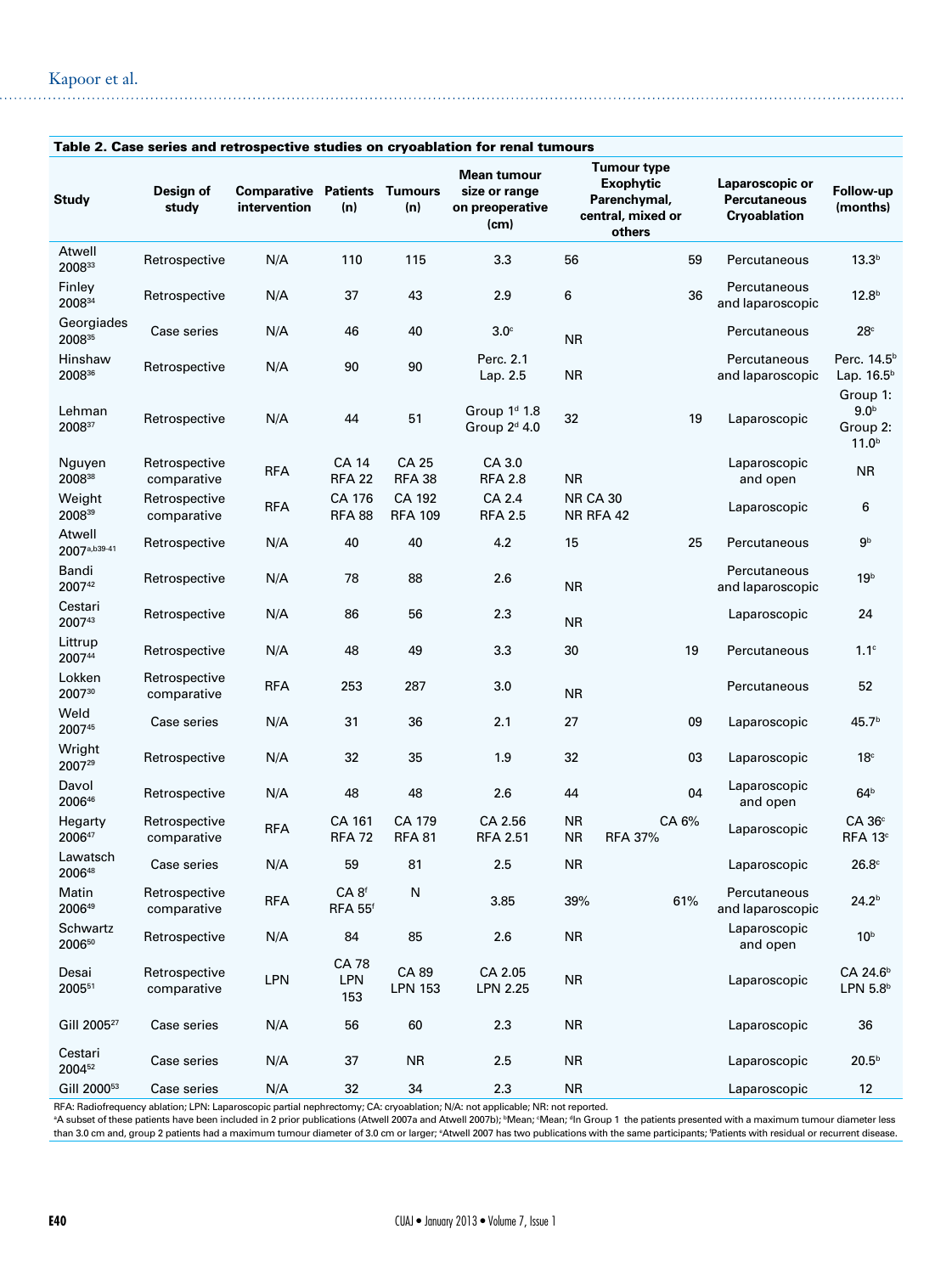| Table 3. Clinical outcome and complications of each included studied |                                                                                                                                      |                                                      |                                                                                                                                                                                                                                                  |                                                                                                                                                                                                                          |  |  |
|----------------------------------------------------------------------|--------------------------------------------------------------------------------------------------------------------------------------|------------------------------------------------------|--------------------------------------------------------------------------------------------------------------------------------------------------------------------------------------------------------------------------------------------------|--------------------------------------------------------------------------------------------------------------------------------------------------------------------------------------------------------------------------|--|--|
|                                                                      | <b>Outcomes</b>                                                                                                                      |                                                      | Complications*                                                                                                                                                                                                                                   |                                                                                                                                                                                                                          |  |  |
| <b>Study</b>                                                         | <b>Clinical outcome studied</b>                                                                                                      | <b>Occurrence</b><br>(%)                             | <b>Major complications</b>                                                                                                                                                                                                                       | <b>Minor complications</b>                                                                                                                                                                                               |  |  |
| Atwell<br>200833                                                     | Technical success <sup>a</sup> following a single<br>ablation session                                                                | 97%                                                  | Worsening preexisting hypertension (0.90%); pulmonary edema<br>(0.90%); large hematomas requiring angiography and transfusion of<br>red blood cells (2.7%); pulmonary embolus (0.90%) and hematuria<br>requiring ureteral stent placement (090%) |                                                                                                                                                                                                                          |  |  |
| Finley<br>200834                                                     | CSS among patients with biopsy<br>proven RCC during a median follow-up<br>of 11.4 and 13.4 months                                    | 100% and<br>100%                                     | Hemorrhage requiring transfusion (13.5%); blood transfusions<br>(16.2%); internal jugular vein thrombus (2.7%); small bowel injury<br>$(2.7%)$ and loss of kidney $(2.7%)$                                                                       |                                                                                                                                                                                                                          |  |  |
|                                                                      | Treatment failure rate <sup>b</sup> among patients<br>with biopsy proven RCC during a<br>median follow-up of 11.4 and 13.4<br>months | 5.3% and<br>4.2%                                     |                                                                                                                                                                                                                                                  |                                                                                                                                                                                                                          |  |  |
| Georgiades<br>200835                                                 | Technical success <sup>c</sup><br>Overall CR <sup>d</sup>                                                                            | 100%<br>97.5%                                        | Silent, small perinephric hematoma; large, painful perinephric<br>hematomas; intercostal nerve injury; genitofemoral nerve injury;                                                                                                               |                                                                                                                                                                                                                          |  |  |
| Hinshaw<br>200836                                                    | Effectiveness rate <sup>e</sup> for laparoscopic CA                                                                                  | 93.3%                                                | Severe respiratory distress<br>(1.1%); intraoperative<br>bowel injury (1.1%) and<br>postoperative atrial<br>fibrillation (1.1%)                                                                                                                  | Asymptomatic perinephric<br>hematoma; asymptomatic and<br>self-limited urine leak; self-limited<br>flank paresthesia and neuralgia; and<br>intercostal neurapraxia (4.4%).                                               |  |  |
| Lehman<br>200837                                                     |                                                                                                                                      | Group 1:<br>$0\%$                                    | Group 1: no complications (0%)                                                                                                                                                                                                                   |                                                                                                                                                                                                                          |  |  |
|                                                                      | <b>Tumour recurrences</b>                                                                                                            | Group 2:<br>4.8%                                     | Group 2 (62%): mortality (4.5%); cerebrovascular accident;<br>myocardial infarction; pulmonary embolism and; hemorrhage with<br>blood transfusion                                                                                                |                                                                                                                                                                                                                          |  |  |
| Nguyen<br>200838                                                     |                                                                                                                                      | CA 7.4%<br><b>RFA 25%</b>                            | Intraoperative complications:<br>CA: renal arterial injury<br>$(21\%)$ ;<br>RFA: no major intraoperative<br>complications reported on<br>this group (0%)                                                                                         | Intraoperative complications:<br>CA: diaphragmatic injury (7.1%);<br>pleurotomy (requiring chest tube)<br>(7.1%) and peritoneotomy (21%)<br>RFA: no major intraoperative<br>complications reported on this<br>group (0%) |  |  |
|                                                                      | Tumour recurrences                                                                                                                   |                                                      | Postoperative complications:<br>CA: no major postoperative<br>complications reported on<br>this group (0%).<br>RFA: no major postoperative<br>complications reported on<br>this group (0%).                                                      | Postoperative complications:<br>CA: urinary leak and anephric state<br>$(7.1\%)$ .<br>RFA: no major postoperative<br>complications reported on this<br>group (0%).                                                       |  |  |
| Weight<br>200839                                                     | Radiographic success <sup>f</sup> at 6-months<br>follow-up<br>Radiographic success <sup>f</sup> with biopsy and<br>6-months imaging  | CA 90%<br><b>RFA 85%</b><br>CA 89%<br><b>RFA 81%</b> | ΝR                                                                                                                                                                                                                                               | <b>NR</b>                                                                                                                                                                                                                |  |  |
| Atwell<br>2007a,b40,41                                               | Technical success <sup>9</sup>                                                                                                       | 95%                                                  | Large hemorrhage and transient renal failure (necessitated<br>temporary dialysis) (2.5%)                                                                                                                                                         |                                                                                                                                                                                                                          |  |  |
| Bandi<br>200742                                                      | Overall, CSS <sup>h</sup> and RFS <sup>i</sup> rates                                                                                 | 88.5%,<br>100% and<br>98.7%,<br>respectively         | Atrial fibrillation (1.2%); respiratory failure (1.2%) and; urine leak<br>(1.2%); bleeding (1.2%); bowel injury (1.2%); symptomatic perirenal<br>haematoma (1.2%) and neurophatic pain (1.2%)                                                    |                                                                                                                                                                                                                          |  |  |

Table 3. Clinical outcome and complications of each included studied

CSS: cancer-specific survival; RCC: renal cell carcinoma; CR: complete response; CA: cryoablation; RFA: radiofrequency ablation; RFS: recurrence-free survival; CT: computed tomography; MRI: magnetic resonance imaging.

\*Percentages were calculated on a patient number basis; <sup>a</sup>Extension of the ice ball beyond the tumour margin and post-ablation images showing no contrast enhancement in the tumour parenchyma; <sup>b</sup>Not defined; <sup>c</sup>Completion of the cycle of a 10-minute freeze, 8-minute active thaw, and 10-minute repeat freeze with the ice ball covering the entire lesion and extending at least 5 mm beyond its border; "Complete lack of enhancement of a previously enhancing mass; "Complete ablation of macroscopic tumour as shown at imaging follow-up; 'No evidence of central or nodular enhancement after treatment; <sup>a</sup>Extension of the ice ball beyond the tumour margin and postablation imaging findings of no contrast enhancement in the area encompassing the original tumour; "Absence of death from renal cancer; 'No evidence of radiographic recurrence at the site of CA, regardless of the lesion pathology; 'Not defined; "Continued contrast enhancement on postoperative CT; 'An involuted scar or fibrosis without evidence of growth or enhancement on the most recently available imaging study; <sup>m</sup>Growth of a persistent renal mass, as well as the persistence or development of heterogeneous peripheral enhancement within any persistent mass.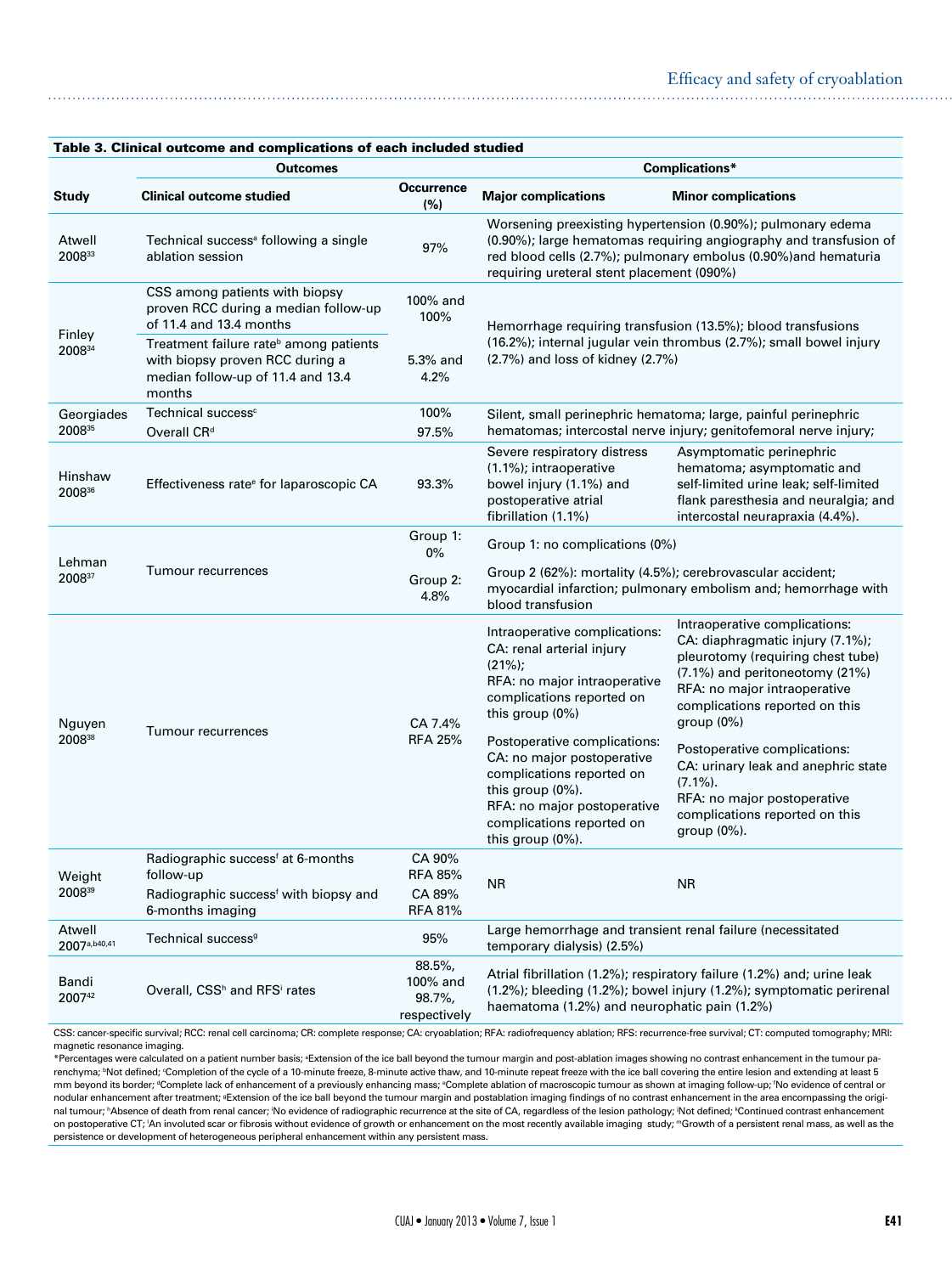|                    | <b>Outcomes</b>                                                                            |                                                                                                                             | Complications*                                                                                                                                                                                                                                                                   |  |  |  |
|--------------------|--------------------------------------------------------------------------------------------|-----------------------------------------------------------------------------------------------------------------------------|----------------------------------------------------------------------------------------------------------------------------------------------------------------------------------------------------------------------------------------------------------------------------------|--|--|--|
| <b>Study</b>       | <b>Clinical outcome studied</b>                                                            | <b>Occurrence</b><br>(%)                                                                                                    | <b>Major complications</b><br><b>Minor complications</b>                                                                                                                                                                                                                         |  |  |  |
| Cestari<br>200743  | <b>NR</b>                                                                                  | <b>NR</b>                                                                                                                   | Minimal intraoperative blood loss (100%); intraoperative renal<br>fracture (2.3%); postoperative anemia (8.1%); transitory hyperpyrexia<br>(6.9%); hematoma (2.3%); pulmonary edema (1.1%); gross hematuria<br>(1.1%) and ureteropelvic junction obstruction (1.1%)              |  |  |  |
| Littrup<br>200744  | Technical successi                                                                         | 98%                                                                                                                         | Perinephric hematoma; hematuria and ureteral stricture. Major<br>and minor complications were seen in 6% and 22% procedures,<br>respectively                                                                                                                                     |  |  |  |
| Lokken<br>200730   | Occurrence of applicator track nodules                                                     | CA 2.7%<br><b>RFA 1.7%</b>                                                                                                  | CA: small perinephric hematoma (0.3%).<br>RFA: self-limited hematuria and small perinephric hematoma (0.3%)                                                                                                                                                                      |  |  |  |
|                    | 3-year CSS rate                                                                            | 100%                                                                                                                        |                                                                                                                                                                                                                                                                                  |  |  |  |
| Weld<br>200745     | Mean increase of ablation zone size on<br>follow-up CT or MRI at 3 months                  | 14                                                                                                                          | Hemorrhage (3.2%); urinary leak (3.2%); gross hematuria (3.2%);<br>ileus (3.2%); perinephric urinoma (3.2%); hydronephrosis (3.2%);<br>blood clots (3.2%); atrial fibrillation (3.2%); and heart failure (3.2%)                                                                  |  |  |  |
|                    | Mean decrease of ablation zone size on<br>follow-up CT or MRI at 3 months.                 | 71                                                                                                                          |                                                                                                                                                                                                                                                                                  |  |  |  |
| Wright<br>200729   | Treatment failures <sup>k</sup>                                                            | 6%                                                                                                                          | No major and minor complications were found (0%)                                                                                                                                                                                                                                 |  |  |  |
|                    | Complete radiologic resolution from<br>a total of 40 patients available in the<br>analysis | 85%                                                                                                                         |                                                                                                                                                                                                                                                                                  |  |  |  |
| Davol<br>200646    | Treatment failure <sup>™</sup> from a total of 40<br>patients available in the analysis    | 12.5%                                                                                                                       |                                                                                                                                                                                                                                                                                  |  |  |  |
|                    | CSS rate in a total of 32 patients                                                         | 100%                                                                                                                        | There were no major adverse<br>There were 7 minor adverse events<br>events found (0%)<br>(14.5%)                                                                                                                                                                                 |  |  |  |
|                    | CSS rate after a single CA procedure in<br>a total of 32 patients                          | 84.3%                                                                                                                       |                                                                                                                                                                                                                                                                                  |  |  |  |
| Hegarty<br>200647  | Radiologic evidence of tumour<br>recurrence or persistence of disease;<br><b>CSS</b>       | CA 1.8%<br>RFA 11.1%<br>CA 98% at<br>a median<br>3-year<br>follow-up<br><b>RFA 100%</b><br>at 1-year<br>median<br>follow-up | CA: congestive heart<br>failure (0.62%); myocardial<br>infarct (0.62%); required<br>thoracotomy for hemothorax<br>CA: required temporary ureteral<br>$(0.62\%)$ .<br>stent insertion (1.2%)<br>RFA: no major complications<br>RFA: NR<br>were reported in the RFA<br>group (0%). |  |  |  |
| Lawatsch<br>200648 | Overall tumour recurrence rate per<br>patient                                              | 5.9% in 34<br>patients                                                                                                      | Intraoperative complications: open surgery conversion (3.3%);<br>nephrectomy for bleeding (1.6%); myocardial infarction (1.6%);<br>pneumothorax (3,3%)                                                                                                                           |  |  |  |
|                    | Recurrence rate per lesion treated in<br>patients with biopsy confirmed RCC                | 5.1% for 38<br>lesions                                                                                                      | Postoperative complications: perinephric hematoma (1.6%);<br>pulmonary embolus (1.6%) and ileus (3.3%)                                                                                                                                                                           |  |  |  |
| Matin<br>200649    | Overall survival rate in all patients from<br>both groups                                  | 82.5%                                                                                                                       |                                                                                                                                                                                                                                                                                  |  |  |  |
|                    | 2-year metastasis-free survival rate in all<br>patients from both groups                   | 97.4%                                                                                                                       | <b>NR</b><br><b>NR</b>                                                                                                                                                                                                                                                           |  |  |  |
| Schwartz<br>200650 | No growth or evidence of recurrence on<br>CT scan or MRI at 3 months                       | 98.18%                                                                                                                      |                                                                                                                                                                                                                                                                                  |  |  |  |
|                    | Radiographic enhancement after the<br>procedure                                            | 3.6%                                                                                                                        | Renal fracture (1.2%); stroke (1.2%) and hydronephrosis (1.2%)                                                                                                                                                                                                                   |  |  |  |

CSS: cancer-specific survival; RCC: renal cell carcinoma; CR: complete response; CA: cryoablation; RFA: Radiofrequency ablation; RFS: recurrence-free survival; CT: computed tomography; MRI: magnetic resonance imaging.

\*Percentages were calculated on a patient number basis; <sup>a</sup>Extension of the ice ball beyond the tumour margin and post-ablation images showing no contrast enhancement in the tumour parenchyma; <sup>b</sup>Not defined; 'Completion of the cycle of a 10-minute freeze, 8-minute active thaw, and 10-minute repeat freeze with the ice ball covering the entire lesion and extending at least 5 mm beyond its border; "Complete lack of enhancement of a previously enhancing mass; "Complete ablation of macroscopic tumour as shown at imaging follow-up; 'No evidence of central or nodular enhancement after treatment; gExtension of the ice ball beyond the tumour margin and postablation imaging findings of no contrast enhancement in the area encompassing the original tumour; "Absence of death from renal cancer; 'No evidence of radiographic recurrence at the site of CA, regardless of the lesion pathology; 'Not defined; \*Continued contrast enhancement on postoperative CT; 'An involuted scar or fibrosis without evidence of growth or enhancement on the most recently available imaging study; <sup>m</sup>Growth of a persistent renal mass, as well as the persistence or development of heterogeneous peripheral enhancement within any persistent mass.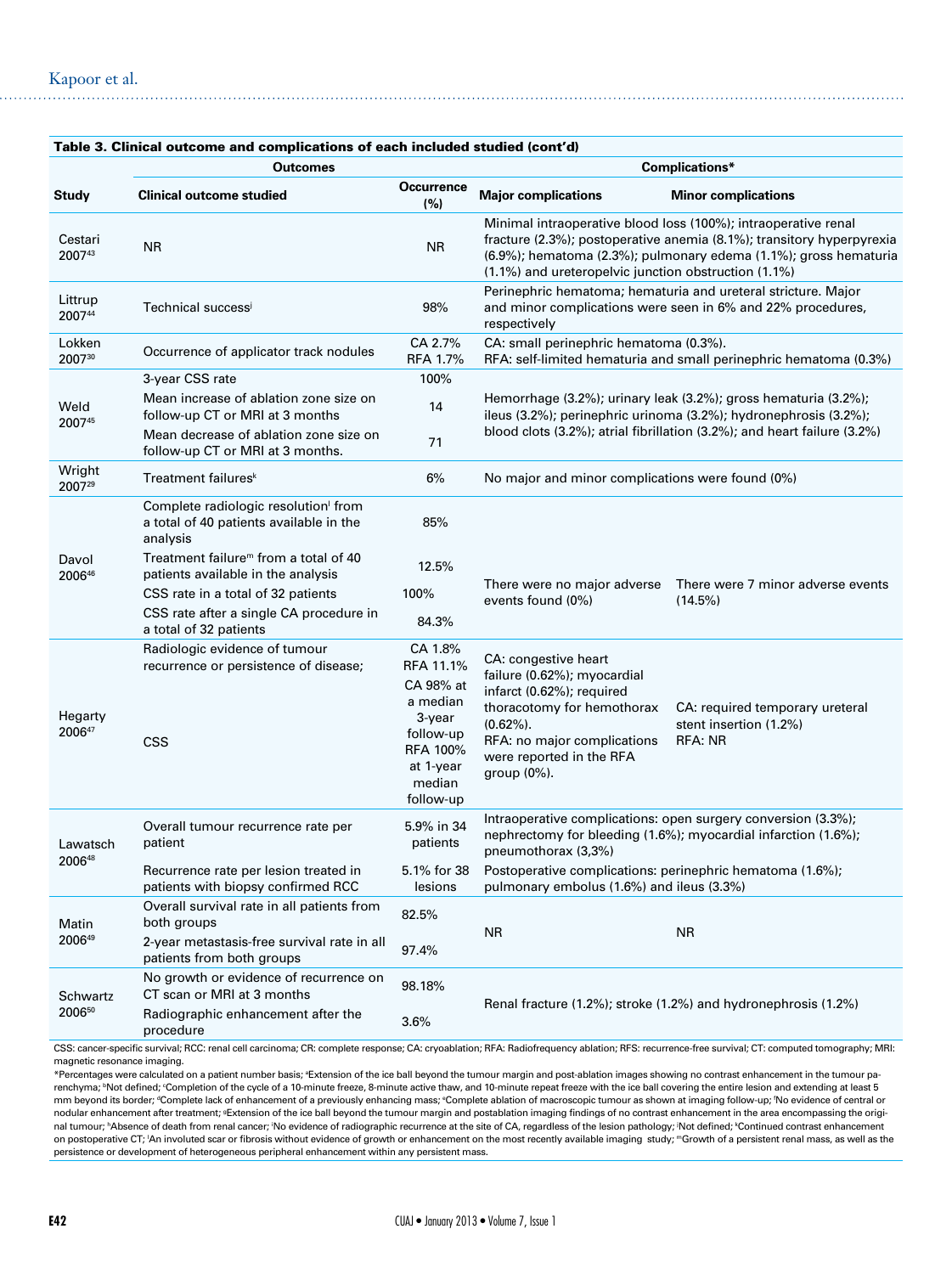| rapic J. Omnoar outcome and complications or each moluted studied (com u/ |                                                                                                                                                                                               |                                                                                    |                                                                                                                                                                        |                                                                                                                |  |  |
|---------------------------------------------------------------------------|-----------------------------------------------------------------------------------------------------------------------------------------------------------------------------------------------|------------------------------------------------------------------------------------|------------------------------------------------------------------------------------------------------------------------------------------------------------------------|----------------------------------------------------------------------------------------------------------------|--|--|
|                                                                           | <b>Outcomes</b>                                                                                                                                                                               |                                                                                    | Complications*                                                                                                                                                         |                                                                                                                |  |  |
| <b>Study</b>                                                              | <b>Clinical outcome studied</b>                                                                                                                                                               | <b>Occurrence</b><br>(%)                                                           | <b>Major complications</b>                                                                                                                                             | <b>Minor complications</b>                                                                                     |  |  |
| Desai<br>200551                                                           | Local recurrence at a mean follow-up<br>time of 5.8 months in LPN group and<br>24.6 months in CA group                                                                                        | LPN 0.6%<br>CA 3%                                                                  | LPN associated with greater blood loss and a higher incidence of<br>delayed complications after hospital discharge compared with CA<br>16.3% versus 2.2%, respectively |                                                                                                                |  |  |
| Gill 2005 <sup>27</sup>                                                   | 3-year CSS (in a total of 51 patients with<br>sporadicunilateral renal tumour)                                                                                                                | 98%                                                                                | <b>NR</b>                                                                                                                                                              | <b>NR</b>                                                                                                      |  |  |
| Cestari<br>2004 <sup>52</sup>                                             | Mean reduction of cryolesions on MRI 12<br>and 18 months of follow-up                                                                                                                         | 73% and<br>76% (in a<br>total number<br>of patients<br>32 and 30,<br>respectively) | ureteropelvic junction obstruction (2.7%)                                                                                                                              | Transitory hyperthermia (8.1%); hematoma (8.1%); gross<br>hematuria (2.7%); low postoperative pain (100%); and |  |  |
| Gill 2000 <sup>53</sup>                                                   | Follow-up CT-directed needle negative<br>biopsies at 3 to 6 months in a total of 23<br>patients                                                                                               | 100%                                                                               |                                                                                                                                                                        | Perirenal hematoma (3.1%) and herpes esophagitis (3.1%)                                                        |  |  |
|                                                                           | CSS: cancer-specific survival; RCC: renal cell carcinoma; CR: complete response; CA: cryoablation; RFA: radiofrequency ablation; RFS: recurrence-free survival; CT: computed tomography; MRI: |                                                                                    |                                                                                                                                                                        |                                                                                                                |  |  |

### Table 3. Clinical outcome and complications of each included studied (cont'd)

magnetic resonance imaging.

\*Percentages were calculated on a patient number basis; <sup>a</sup>Extension of the ice ball beyond the tumour margin and post-ablation images showing no contrast enhancement in the tumour parenchyma; <sup>b</sup>Not defined; <sup>c</sup>Completion of the cycle of a 10-minute freeze, 8-minute active thaw, and 10-minute repeat freeze with the ice ball covering the entire lesion and extending at least 5 mm beyond its border; "Complete lack of enhancement of a previously enhancing mass; "Complete ablation of macroscopic tumour as shown at imaging follow-up; 'No evidence of central or nodular enhancement after treatment; <sup>9</sup>Extension of the ice ball beyond the tumour margin and postablation imaging findings of no contrast enhancement in the area encompassing the original tumour; "Absence of death from renal cancer; 'No evidence of radiographic recurrence at the site of CA, regardless of the lesion pathology; 'Not defined; \*Continued contrast enhancement on postoperative CT; 'An involuted scar or fibrosis without evidence of growth or enhancement on the most recently available imaging study; <sup>m</sup>Growth of a persistent renal mass, as well as the persistence or development of heterogeneous peripheral enhancement within any persistent mass.

renal neoplasm, the lack of data confirming complete ablation and necrosis of the treated renal tumours leaves this technique open to question regarding equivalence to more accepted extirpative methods.

This review demonstrates a wide variability in the definition of outcomes (i.e., technical success, radiographic success, local recurrence and cancer specific survival). Cancerspecific survival can be as low as  $84.3\%$ <sup>29</sup> and radiographic resolution as low as 71%,<sup>30</sup> even with relatively short followup intervals. When juxtaposed with the fact that 20% to 30% of small renal masses are found to be benign when excised, the true efficacy of CA should be assumed to be lower than reported.4-7 This highlights the need for longer follow-up, and for comparative trials with partial nephrectomy, or other ablative technologies, such as RFA.

CA is generally well-tolerated, but laparoscopic access is the most common technique. When compared to a partial nephrectomy, it has the advantage of not requiring hilar clamping, vascular and collecting system repair. However, a general anesthetic, and a pneumoperitoneum with all inherent complications remain essential. Hemorrhage, urinary leaks and injury to adjacent organs are all potential adverse events.

From a financial standpoint, CA compares favourably with other modalities for treatment of renal tumours. A financial analysis compared minimally invasive surgery procedures, such as laparoscopic cryoablation, laparoscopic partial nephrectomy and hand-assisted laparoscopic nephrectomy, versus conventional surgery. The open radical nephrectomy had higher total hospital costs (\$15 498), followed by laparoscopic partial nephrectomy (\$15 458). The lowest total

hospital costs was laparoscopic cryoablation (\$10 105) for renal tumours smaller or equal than  $3.5 \text{ cm}^{31}$  However, in a more robust Markov model which factored the costs of follow-up and re-treatment, an immediate laparoscopic ablation procedure was found to be dominated by laparoscopic, and open partial nephrectomy for healthy patients less than 74 years old in terms of Quality Adjusted Life Years (QALY). Even in patients with multiple comorbidities, observation followed by possible delayed percutaneous ablation dominated immediate laparoscopic ablation.<sup>32</sup>

# **Conclusions**

The results of this review show that cryoablation is a feasible treatment for patients with small renal masses. Longterm follow-up is lacking, but the available short-term data demonstrate a significant re-treatment rate. Given the lack of long-term follow-up, the technique should be reserved for elderly patients, or those with significant comorbidities, whose masses have demonstrated growth after a period of observation. Otherwise, partial nephrectomy remains the gold standard.

Continued research on cryoablation in the treatment of small renal tumours is needed, especially comparative trials with partial nephrectomy and other ablative technologies, such as RFA.

Competing interests: None declared.

This paper has been peer-reviewed.